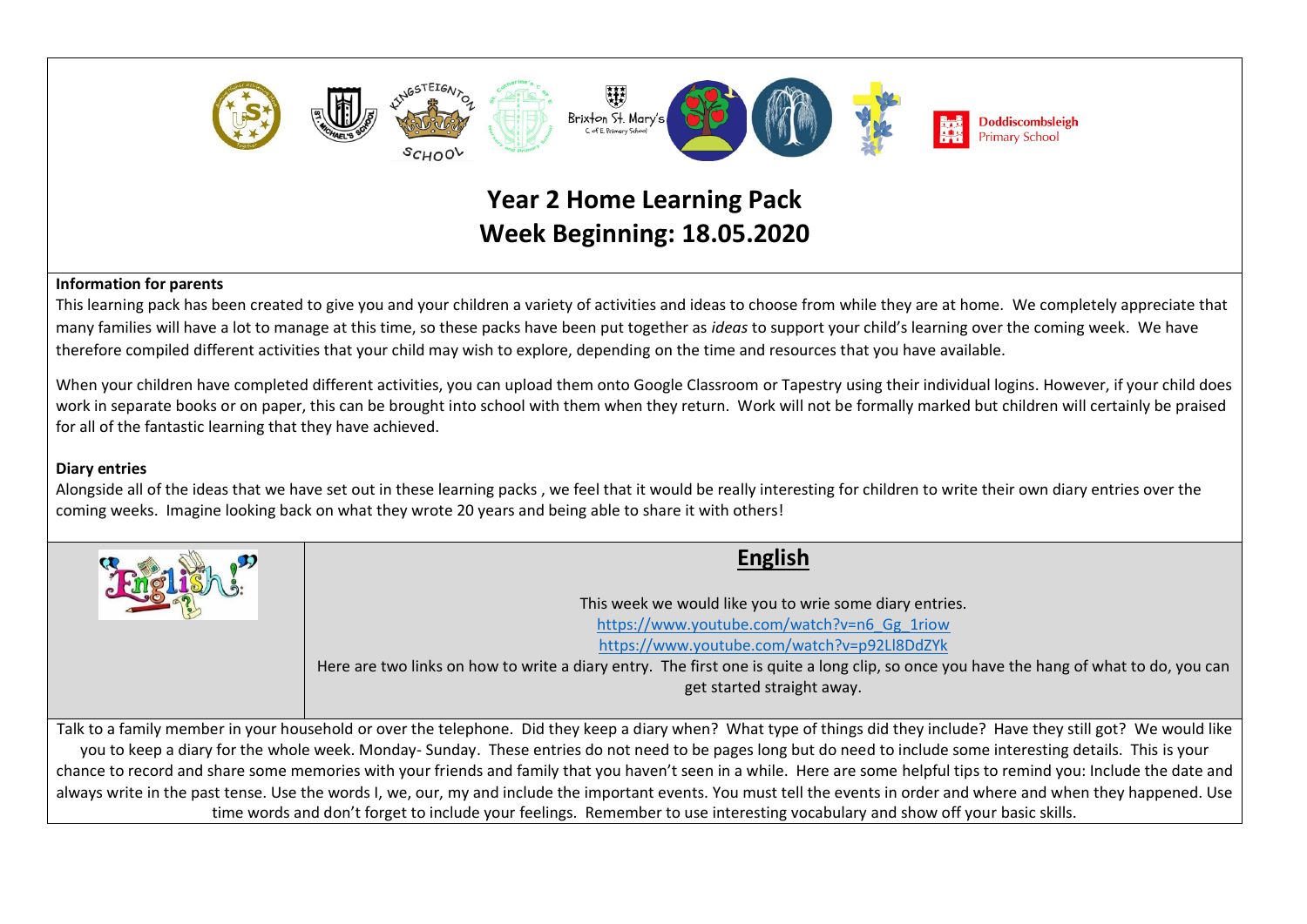| mm                                                                                           | their workings and then check their answers.<br>To access the worksheets please see the attachments | This week we would like you to visit the link: https://whiterosemaths.com/homelearning/<br>basic skills: Times Tables Rock Stars, Numbots and Education City                                                                                    | <b>Maths</b><br>These White Rose Hub resources give you a video explaining the new concept, along with a number of activities to work through<br>and then answers to check your work. We don't expect you to print the worksheets off, but it would be useful for children to show<br>Alongside these White Rose Hub activities, don't forget to use the following websites (using your individual logins) to practice other |                                                                    |
|----------------------------------------------------------------------------------------------|-----------------------------------------------------------------------------------------------------|-------------------------------------------------------------------------------------------------------------------------------------------------------------------------------------------------------------------------------------------------|------------------------------------------------------------------------------------------------------------------------------------------------------------------------------------------------------------------------------------------------------------------------------------------------------------------------------------------------------------------------------------------------------------------------------|--------------------------------------------------------------------|
| <b>Monday</b>                                                                                | <b>Tuesday</b>                                                                                      | Wednesday                                                                                                                                                                                                                                       | Thursday                                                                                                                                                                                                                                                                                                                                                                                                                     | <b>Friday</b>                                                      |
| White Rose Hub: Activity 1                                                                   | White Rose Hub: Activity 2                                                                          | White Rose Hub: Activity 3                                                                                                                                                                                                                      | White Rose Hub: Activity 4                                                                                                                                                                                                                                                                                                                                                                                                   | White Rose Hub: Activity<br>5                                      |
| <b>Spelling {}</b>                                                                           | Spelling Frame: https://spellingframe.co.uk/<br>$\bullet$<br>$\bullet$                              | There are two main ways in which you can practice your spellings:<br>writing, Bubble writing, Backwards writing, Pyramid writing, Silly sentences or Mnemonics<br>Below is an example of ways in which you could learn your spellings each day: | <b>Spellings</b><br>Learn the words on your spelling list (see information below) in fun ways, including: Look, cover, say, write, check, Rainbow<br>To find your year group's statutory spellings, Google: E.g. Year 1 Common Exception Word List or E.g. Year 5 Statutory Spelling List                                                                                                                                    |                                                                    |
| Monday                                                                                       | Tuesday                                                                                             | Wednesday                                                                                                                                                                                                                                       | Thursday                                                                                                                                                                                                                                                                                                                                                                                                                     | <b>Friday</b>                                                      |
| Morning: Spelling Frame Rule 26<br>Afternoon: Bubble writing<br>spellings from the word list | Morning: Spelling Frame Rule<br>27<br>Afternoon: Rainbow writing                                    | Morning: Spelling Frame Rule<br>28<br>Afternoon: Pyramid writing                                                                                                                                                                                | Morning: Spelling Frame Rule<br>29<br>Afternoon: Silly sentences with                                                                                                                                                                                                                                                                                                                                                        | Morning: Spelling Frame Rule<br>30<br>Afternoon: Look, say, cover, |
|                                                                                              | spellings from the word lis                                                                         | spellings from the word list                                                                                                                                                                                                                    | spellings from the word list                                                                                                                                                                                                                                                                                                                                                                                                 | write, check with spellings                                        |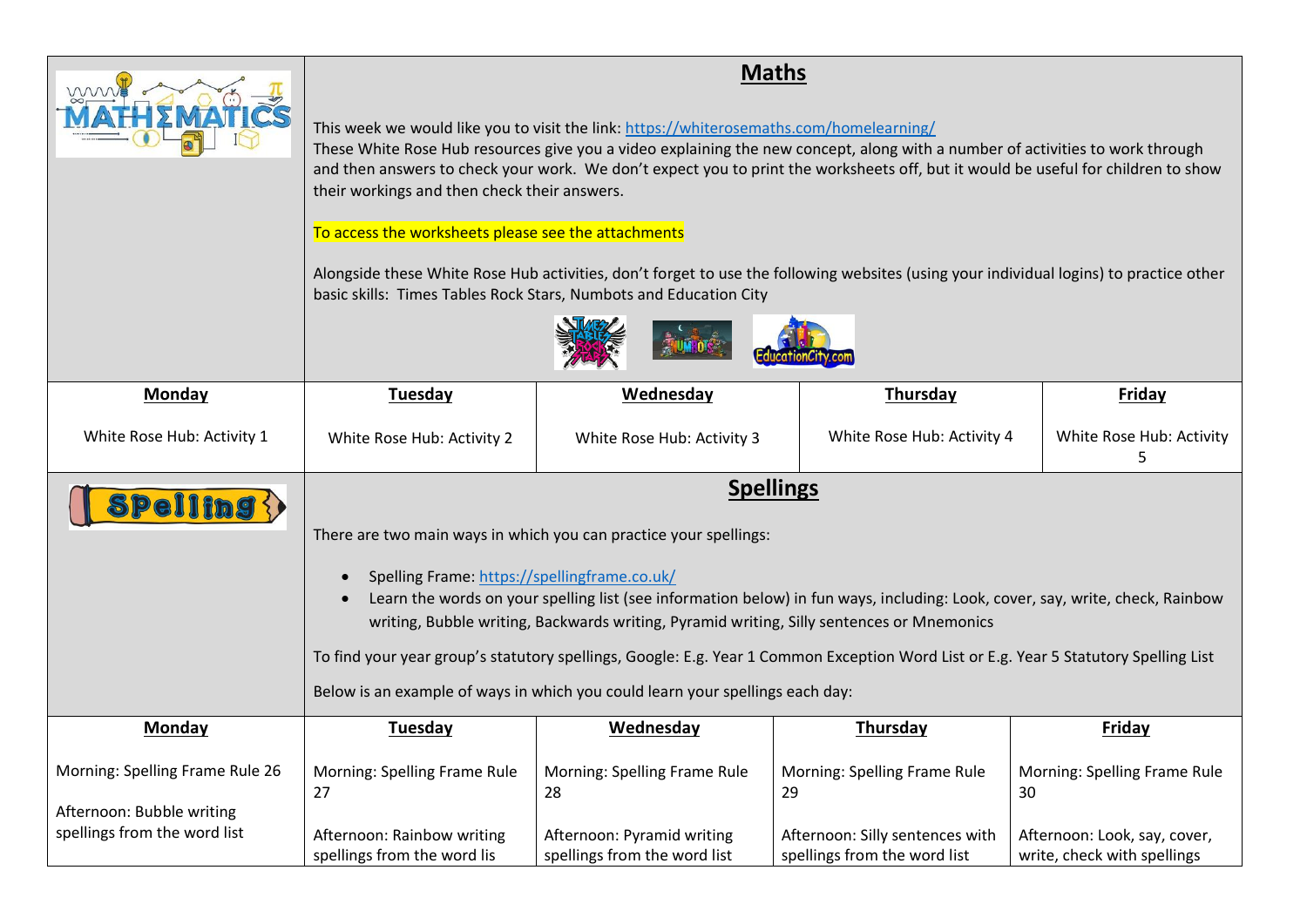|                    |                                                                                                                                                           |                                                                                                                                                                                                                                                         |                                                           | from the word list                                                   |
|--------------------|-----------------------------------------------------------------------------------------------------------------------------------------------------------|---------------------------------------------------------------------------------------------------------------------------------------------------------------------------------------------------------------------------------------------------------|-----------------------------------------------------------|----------------------------------------------------------------------|
|                    |                                                                                                                                                           |                                                                                                                                                                                                                                                         | <b>Reading and Phonics</b>                                |                                                                      |
| Reading<br>Phonics | Additional to this, you could visit the following websites:                                                                                               | As you all know, reading is very beneficial to your education and nothing is better than escaping into a good book.<br>The expectation is that you are reading for at least 15 minutes per day. When you have finished reading, ask an adult to ask you | some questions about what you have read.                  |                                                                      |
|                    |                                                                                                                                                           | Bug Club, www.phonicsplay.co.uk, Education City, Oxford Owl                                                                                                                                                                                             |                                                           |                                                                      |
|                    | <b>Media Text: The Clocktower</b>                                                                                                                         |                                                                                                                                                                                                                                                         |                                                           |                                                                      |
|                    | Vimeo Link: https://vimeo.com/79016918                                                                                                                    | You-tube Link: https://www.youtube.com/watch?v=luY32lEQ-W8                                                                                                                                                                                              |                                                           |                                                                      |
|                    |                                                                                                                                                           | Watch the short animation, following the instructions below for when to pause the film. Ask an adult to help you. You may write                                                                                                                         |                                                           |                                                                      |
|                    | your answers or talk about the story with a grown up.                                                                                                     |                                                                                                                                                                                                                                                         |                                                           |                                                                      |
|                    | Watch the opening of the film and pause after 8 seconds.<br>1. What words would you use to describe the setting?<br>2. What does the word clockwork mean? |                                                                                                                                                                                                                                                         |                                                           |                                                                      |
|                    |                                                                                                                                                           | Continue watching. Pause the film as the girl looks out of the window.<br>3. Why is the girl inside the clock? What is her job? How does the clock work?                                                                                                |                                                           |                                                                      |
|                    | Continue watching the film until the girl leaves the clock.                                                                                               |                                                                                                                                                                                                                                                         |                                                           |                                                                      |
|                    |                                                                                                                                                           | 4. What happens when the girl leaves the clock? How does the town change?                                                                                                                                                                               |                                                           |                                                                      |
|                    |                                                                                                                                                           | 5. What happens when the girl touches the balloon? Why do you think this happens?                                                                                                                                                                       |                                                           |                                                                      |
|                    | Continue watching the film until the end.                                                                                                                 |                                                                                                                                                                                                                                                         |                                                           |                                                                      |
|                    |                                                                                                                                                           | 6. How do you think the girl feels when she realises what she must do?                                                                                                                                                                                  |                                                           |                                                                      |
|                    |                                                                                                                                                           |                                                                                                                                                                                                                                                         |                                                           |                                                                      |
|                    | Remember to explain your answers as fully as you can.                                                                                                     | <b>YEAR 1 CHALLENGE</b>                                                                                                                                                                                                                                 |                                                           | <b>YEAR 2 CHALLENGE</b>                                              |
|                    |                                                                                                                                                           | Design a building                                                                                                                                                                                                                                       | <b>Story Writing</b>                                      |                                                                      |
|                    |                                                                                                                                                           | Can you design a building that you think might belong in the                                                                                                                                                                                            |                                                           | Can you draw a story map for the story in the animation? Use         |
|                    | clockwork town?                                                                                                                                           |                                                                                                                                                                                                                                                         |                                                           | your story map to retell the story. You could ask a grown up to      |
|                    |                                                                                                                                                           | Ask a grown-up to take a picture and post on Tapestry and/or                                                                                                                                                                                            |                                                           | take a video of you retelling the story, or have a go at writing the |
|                    | Google Classroom.                                                                                                                                         |                                                                                                                                                                                                                                                         | story, remembering the use the tools in writers' toolkit. |                                                                      |
|                    |                                                                                                                                                           | <b>ADDITIONAL CHALLENGE</b>                                                                                                                                                                                                                             |                                                           |                                                                      |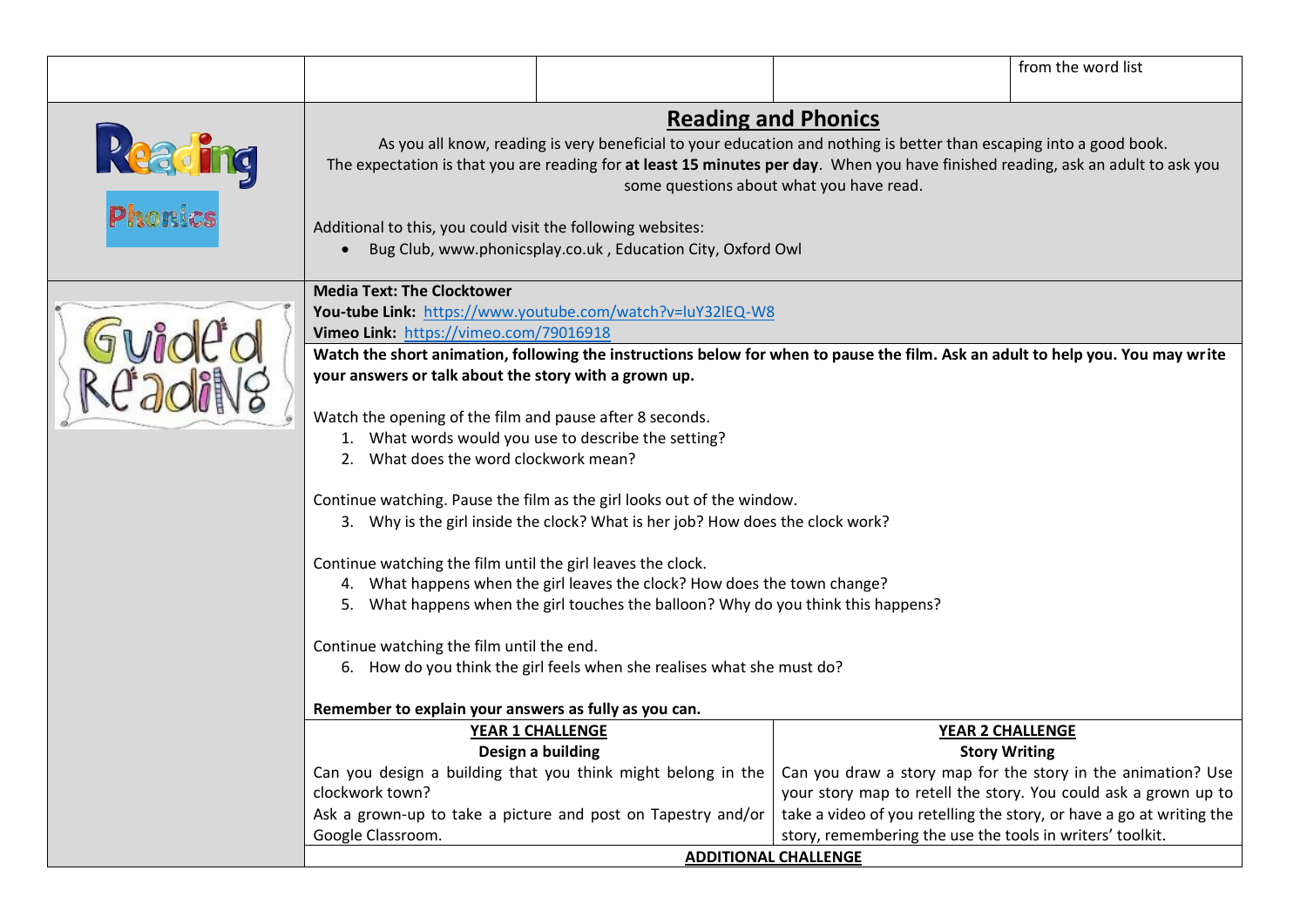|                                                                                                                                    |                                                                                                                                                                                                                                                                                                                                                                                                                                                                                                                                                                   | <b>Clockwork Dance</b>                                                                                                                                                                                                                                                                                                                                                                                        |                                                                                                                                                                                                                                                                                                                                                                                                                                                                                                                                                                                                                                                                             |                                                                                                                                                                                                                                                                                                                                           |
|------------------------------------------------------------------------------------------------------------------------------------|-------------------------------------------------------------------------------------------------------------------------------------------------------------------------------------------------------------------------------------------------------------------------------------------------------------------------------------------------------------------------------------------------------------------------------------------------------------------------------------------------------------------------------------------------------------------|---------------------------------------------------------------------------------------------------------------------------------------------------------------------------------------------------------------------------------------------------------------------------------------------------------------------------------------------------------------------------------------------------------------|-----------------------------------------------------------------------------------------------------------------------------------------------------------------------------------------------------------------------------------------------------------------------------------------------------------------------------------------------------------------------------------------------------------------------------------------------------------------------------------------------------------------------------------------------------------------------------------------------------------------------------------------------------------------------------|-------------------------------------------------------------------------------------------------------------------------------------------------------------------------------------------------------------------------------------------------------------------------------------------------------------------------------------------|
|                                                                                                                                    | your Google Classroom or on Tapestry.                                                                                                                                                                                                                                                                                                                                                                                                                                                                                                                             | Can you create a dance for the ballerina inside the clock? Ask a grownup to take a video of you performing your dance and post it on                                                                                                                                                                                                                                                                          |                                                                                                                                                                                                                                                                                                                                                                                                                                                                                                                                                                                                                                                                             |                                                                                                                                                                                                                                                                                                                                           |
| The Learning Challenge <sup>®</sup><br><b>CURRICULUM</b>                                                                           |                                                                                                                                                                                                                                                                                                                                                                                                                                                                                                                                                                   | <b>Learning Challenge Curriculum/Topic Work</b><br>Your key learning question is:<br>How do we grow our own salad?<br>This key learning question will last for 6 weeks. We would like you to create a project based on this key question to show what you<br>have learnt and found out about this topic. Read below for different ways in which you could carry out your project, based on your<br>interests: |                                                                                                                                                                                                                                                                                                                                                                                                                                                                                                                                                                                                                                                                             |                                                                                                                                                                                                                                                                                                                                           |
| If you like art:<br>You could print patterns using<br>fruit.<br>Do an observational drawing of a<br>piece of fruit or a vegetable. | If you like writing:<br>Write your own version of<br>The Very Hungry Caterpillar<br>and think about which foods<br>were healthy and which were<br>unhealthy.<br>Plant seeds for vegetables<br>and write some instructions<br>for someone else to follow.<br>Keep a food diary and talk<br>$\bullet$<br>about all of the healthy foods<br>which you have eaten.<br>You could design your very<br>own meal planner for your<br>family members. Remember<br>to include 5 a day!<br>Write your own fruit riddles<br>'What am I?', using clues to<br>help people guess | If you like designing and making:<br>Create a poster telling other<br>people how to be healthy and<br>which foods they could eat.<br>Create models of healthy foods<br>$\bullet$<br>using playdoh.<br>Design your own healthy meal.<br>$\bullet$<br>Make your own fruit kebabs<br>$\bullet$<br>Design your own fruit and<br>vegetable seed packet                                                             | If you like researching/<br>presenting:<br>Ask family members which is<br>$\bullet$<br>their favourite fruit or<br>vegetable. You could collect<br>your results in a tally chart<br>and present your findings to<br>your family.<br>Find out which fruit and<br>$\bullet$<br>vegetables are grown in which<br>countries around the world.<br>Make a leaflet on a chosen<br>$\bullet$<br>fruit or vegetable. How do<br>grow your chosen fruit/veg?<br>What interesting facts can you<br>find out?<br>Design your own veg<br>garden for your class<br>garden. What veg would<br>you like to grow? Make<br>notes to help us get<br>started. What do we<br>need? How do we grow | <b>Other ideas:</b><br>Make your own or learn<br>a song about how and<br>why it is important to<br>stay healthy.<br>Create your own<br>exercises/dance routine<br>to help you stay fit and<br>healthy.<br>Grow your own veg<br>in a tray of water -<br>bottoms/heads of<br>veg work best<br>celery, leeks,<br>cabbage, lettuce,<br>fennel |
|                                                                                                                                    |                                                                                                                                                                                                                                                                                                                                                                                                                                                                                                                                                                   | <b>Other Learning/Activities</b>                                                                                                                                                                                                                                                                                                                                                                              | some veg?                                                                                                                                                                                                                                                                                                                                                                                                                                                                                                                                                                                                                                                                   |                                                                                                                                                                                                                                                                                                                                           |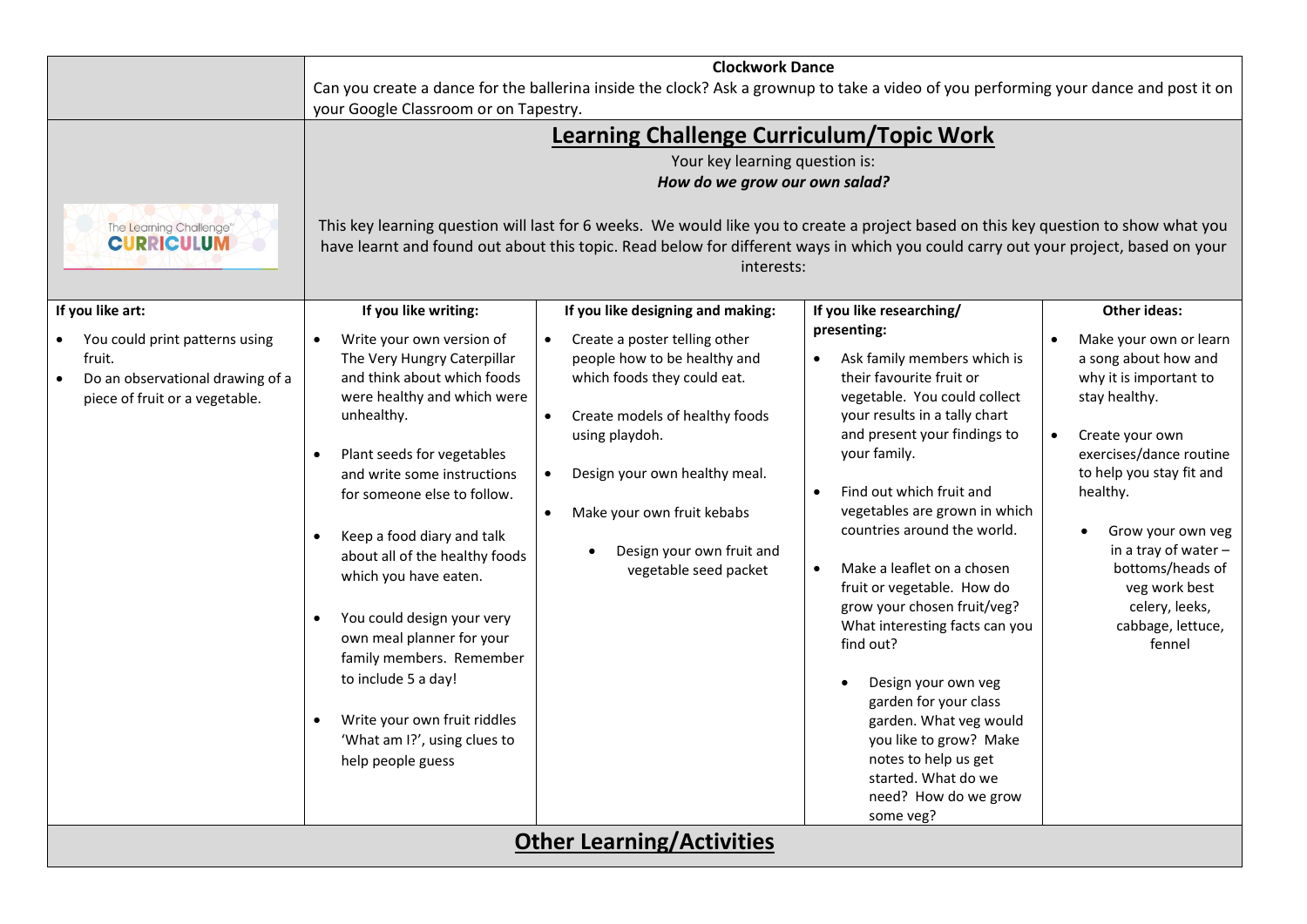| <b>Mindfulness</b>       | www.headspace.com                                                       |
|--------------------------|-------------------------------------------------------------------------|
|                          | Twinkl – Mindfulness colouring sheets and activities                    |
| <b>Exercise/PE Ideas</b> | All ages: Joe Wicks Daily Workouts - 9am on YouTube (The Body Coach TV) |
|                          | Just Dance (You Tube)                                                   |
|                          | Cosmic Kids (You Tube)                                                  |
|                          | Go Noodle - www.gonoodle.com                                            |
|                          | Achieve 4 All Daily Challenges - See attached document                  |

## **Free Online Resources:**

| <b>Name of Resource</b>                           | <b>Overview/Notes</b>                                                                                                                                                                                                                                                                              | <b>Website address/Hyperlink</b>                  |
|---------------------------------------------------|----------------------------------------------------------------------------------------------------------------------------------------------------------------------------------------------------------------------------------------------------------------------------------------------------|---------------------------------------------------|
| <b>Times Table Rock Stars</b>                     | Continue to encourage the children to complete<br>regular practice of their multiplication and<br>division facts.                                                                                                                                                                                  | https://ttrockstars.com/                          |
| <b>Numbots</b>                                    | For Reception and Key Stage 1 to build basic skills<br>and number facts practice.                                                                                                                                                                                                                  | https://numbots.com/                              |
| <b>Spelling Frame</b><br><b>Spelling frame</b>    | Spellingframe includes all the words - both<br>statutory and the example words - from the<br>National Curriculum for Spelling for Year 1 to<br>Year 6. Choose a spelling rule and each word is<br>read aloud and provided within a sentence for<br>context. Different games to help with practice. | https://spellingframe.co.uk/                      |
| <b>Manchester Children's</b><br><b>University</b> | Useful information and resources about a range<br>of different topics. The history and science<br>resources are especially useful if completing<br>topic-themed projects.                                                                                                                          | https://www.childrensuniversity.manchester.ac.uk/ |
| <b>Teach Your Monster</b><br>to Read              | Covers everything from letters and sounds to<br>reading full sentences. Complements all synthetic<br>phonics programmes used in schools. Computer<br>version is 100% free.                                                                                                                         | https://www.teachyourmonstertoread.com/           |
| <b>Phonics Play</b>                               | Practice letter sounds and phonics using the                                                                                                                                                                                                                                                       | https://www.phonicsplay.co.uk/                    |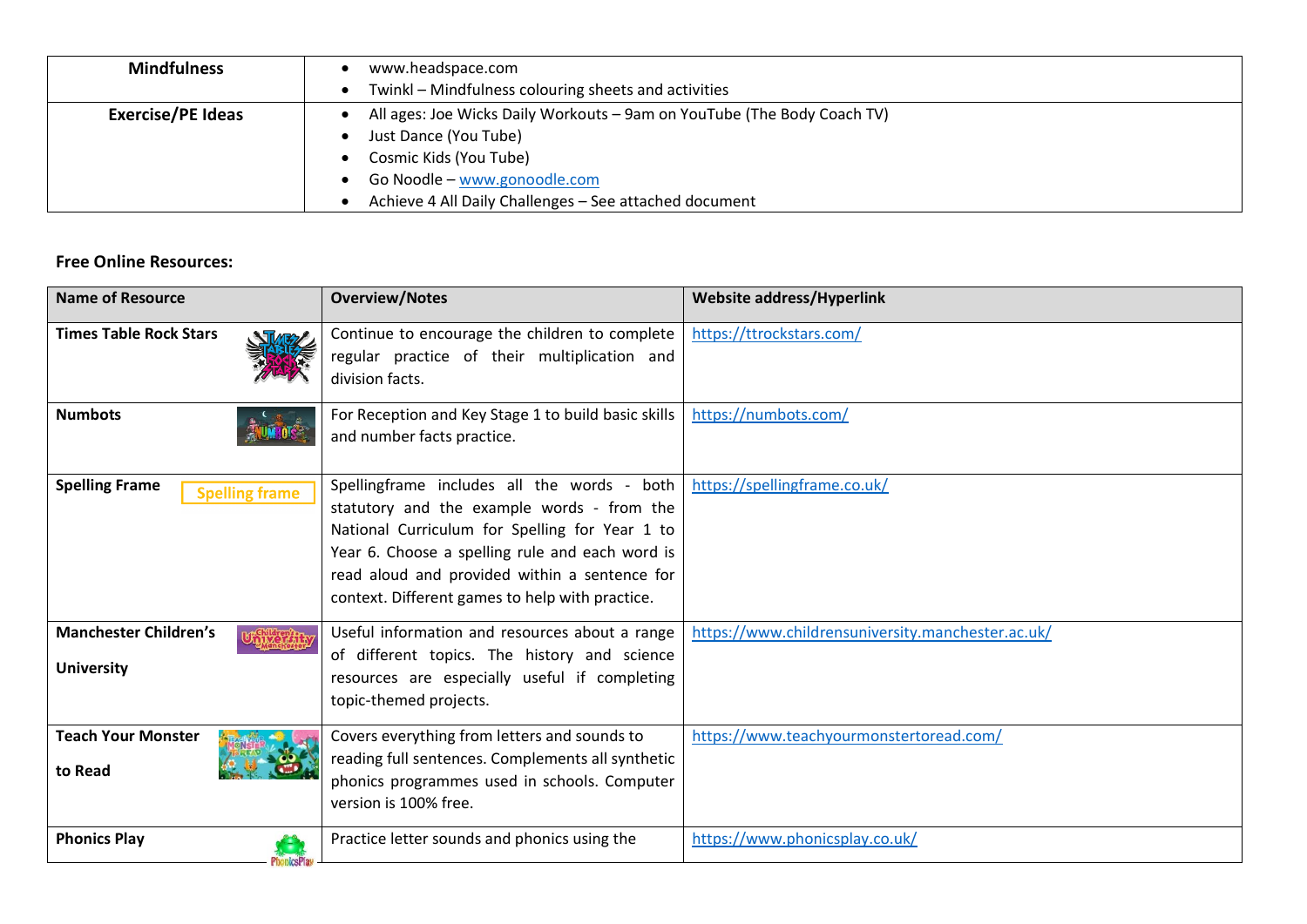|                                                                       | simple games and activities on this website.                                                                                                                                                                                                                                                                                                                               |                                                                    |
|-----------------------------------------------------------------------|----------------------------------------------------------------------------------------------------------------------------------------------------------------------------------------------------------------------------------------------------------------------------------------------------------------------------------------------------------------------------|--------------------------------------------------------------------|
| <b>BBC Bitesize Primary</b><br><b>Bitesize</b>                        | A vast bank of resources for the full range of<br>subjects. Includes information slides, video clips,<br>games and interactives.                                                                                                                                                                                                                                           | https://www.bbc.co.uk/bitesize/primary                             |
| <b>Oxford Owl</b>                                                     | Lots of different learning resources to support<br>home learning, including a full range of Oxford<br>Reading Tree e-books that can be read on tablets<br>and computers.                                                                                                                                                                                                   | https://www.oxfordowl.co.uk/                                       |
| <b>Scholastic</b>                                                     | An American site, so organized into grades rather<br>than year groups. However, there are daily<br>activities which involve reading a text and<br>completing some activities.                                                                                                                                                                                              | https://classroommagazines.scholastic.com/support/learnathome.html |
| <b>Top Marks Education</b>                                            | Games and activities to support learning in<br>different subjects                                                                                                                                                                                                                                                                                                          | https://www.topmarks.co.uk/                                        |
| <b>Doorway Online</b>                                                 | Doorway Online is a collection of free and highly<br>accessible educational games that learners will<br>find easy to use independently. Each activity has<br>a range of accessibility and difficulty options.<br>Originally developed with funding from Scottish<br>Borders Council, it is now managed by the<br>Doorway Accessible Software Trust, a Scottish<br>charity. | https://www.doorwayonline.org.uk/                                  |
| <b>Britannica Visual Dictionary</b><br>ritannic<br>visual<br>ictionar | A great site to support the development of<br>children's vocabulary as part of their reading and<br>'word catching'.                                                                                                                                                                                                                                                       | https://kids.britannica.com/kids/browse/dictionary                 |
| <b>Scratch Junior</b>                                                 | Coding activities for children to develop their<br>computing skills. Site has different projects for<br>the children to complete and is available on<br>computers and tablets.                                                                                                                                                                                             | https://scratch.mit.edu/                                           |
| <b>Corbett Maths</b><br>$Corbett m\alphaths$<br>Ą<br>primary          | Key Stage 2 resources for maths. Differentiated<br>worksheets, 5-a-day maths sheets and questions,                                                                                                                                                                                                                                                                         | https://corbettmathsprimary.com/                                   |